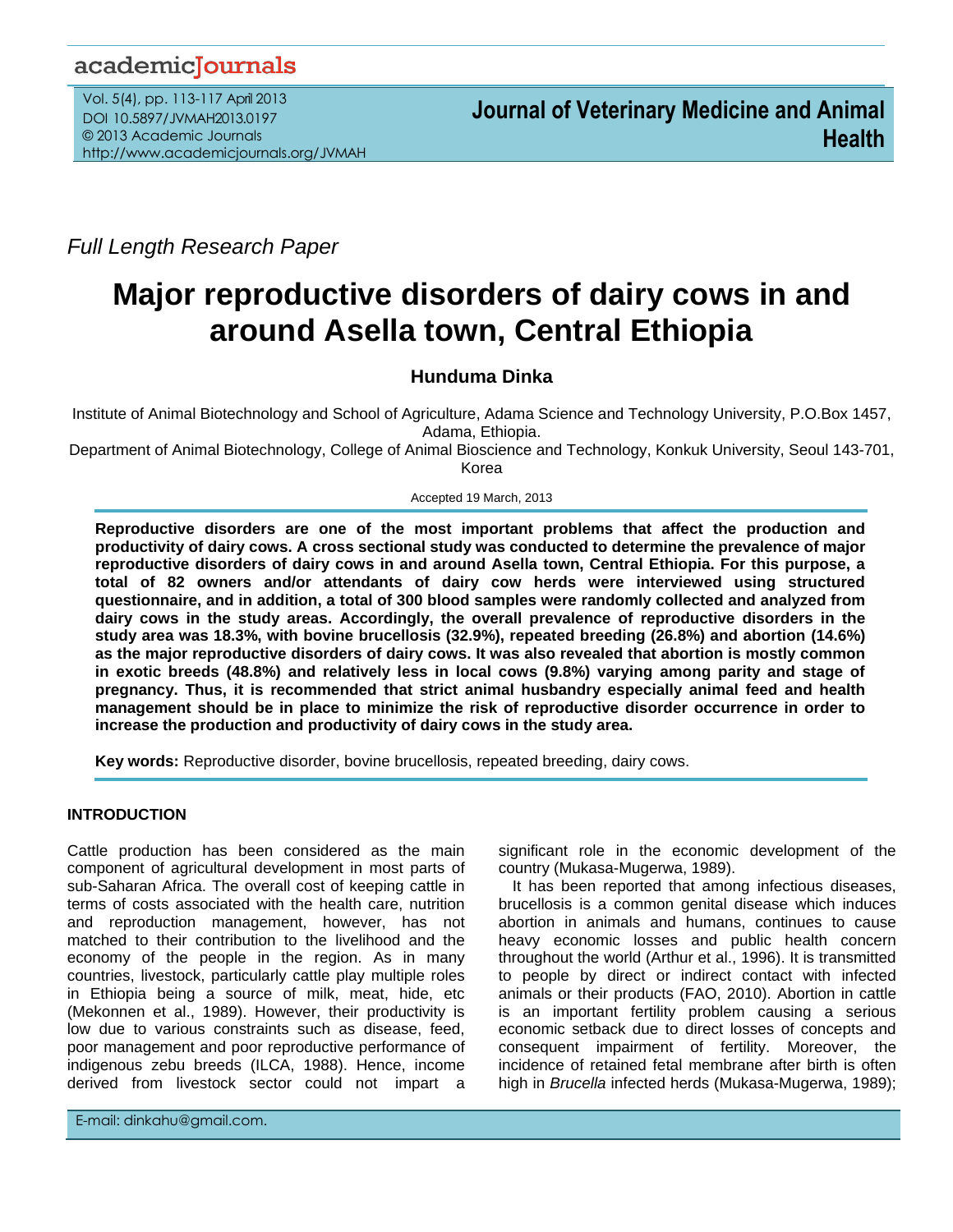however, varieties of factors are responsible and it causes considerable losses at farm level, especially when the incidence exceeds the average rate of 5 to 10% (Arthur et al*.*, 1996). In Ethiopia, even though dairy cattle are maintained under different production systems (ILCA, 1994; Shiferaw et al*.*, 2003), the differences in management (production) systems and environmental conditions under which cattle are maintained could greatly affect the occurrence of reproductive disorders. In spite of this fact, little has been known about the magnitude of the major reproductive disorders in dairy cows in and around Asella town. Therefore, this study was designed to determine the prevalence of the major reproductive disorders of dairy cows in and around Asella town, Central Ethiopia.

#### **MATERIALS AND METHODS**

#### **Study area**

The present study was conducted in and around Asella town located in Oromia region, Central Ethiopia. Asella town, the capital of Arsi zone, is located at about 175 km Southeast of Addis Ababa at 7°57'N and 39°7'E with an altitude of 2430 m above sea level. Agricultural production system of the study area is of mixed crop and livestock production. Dairy farming using improved breeds is a common practice in urban and peri-urban areas (KARC, 2008).

#### **Study population and their management**

A total of 300 dairy cows and 82 households rearing dairy cows were included in this study. Classification of management systems was done based on the criteria adopted by Richard (1993). Accordingly, by taking the history of animals from owners as: semiintensive management system for those animals that were kept indoor and fed and watered in their house/shade by cut and carry system while extensive management system for all animals that were kept outdoor during the day time and allowed to graze on a communal or private owned pasture land.

#### **Study design and method of data collection**

#### *Questionnaire survey*

A total of 82 households (owners and/or attendants of dairy cows) rearing dairy cattle were randomly selected and interviewed using structured questionnaire. In the survey, information on reproductive disorders as well as management system and particulars related to individual cow such as parity, breed, age, and history of abortion were collected and documented.

#### *Blood sample collection and serological tests*

A total of 300 dairy cows more than 6 months old were randomly selected, included for the study purpose where animals greater than 2 years represents adult animals (used for breeding purpose) while less or equal to 2 years of age represents young animals. Accordingly, about 10 ml of blood was collected from the jugular vein of each selected animal using plain vacutainer tubes and allowed to clot overnight at room temperature. The serum samples were separated and transported in iceboxes to National Veterinary

Institute (NVI), Debre Zeit, Ethiopia, and were stored at -20°C until testing. Serum samples were screened for antibodies for *Brucella* species using the Rose Bengal Plate test (RBPT). In brief, 30 μl of serum was mixed with an equal volume of antigen suspension on a glass plate and was agitated. After 4 min of rocking, any visible agglutination was considered as positive (OIE, 2008). Agglutinations were recorded as  $0, +$ ,  $++$  and  $+++$ , according to the degree of agglutination (Millan, 1990). A score of 0 indicates the absence of agglutination; + indicates barely visible agglutination; ++ indicates fine agglutination; and +++ indicates coarse clumping. Samples with no agglutination (0) were recorded as negative while those with +, ++ and +++ were recorded as positive. RBPT *Brucella* antigen (Institute Pourquier, France), positive control and negative control sera (National Veterinary Institute, Debre Zeit, Ethiopia) were used for the RBPT.

#### **Data analysis**

The data collected from the field were entered into a computer on a Microsoft Excel spreadsheet and analyzed using Statistical Package for Social Sciences Inc. (SPSS, 2010). Descriptive statistics such as mean, range, frequency and percentage were used to summarize and present the results. Categorical variables (breed, age, parity number, stage of pregnancy and others) were expressed in percentages. The seroprevalence of *Brucella brucellosis* was calculated as the number of animals testing positive by the RBPT, divided by the total number of animals tested. Prevalence of reproductive disorders of dairy cows was determined based on the proportion of the respondents involved in the interview. The degree of association between or among each risk factor was assessed using Chi-square  $(\chi^2)$ ) test [\(http://www.fourmilab.ch/rpkp/experiments/analysis\)](http://www.fourmilab.ch/rpkp/experiments/analysis). For all analyses, a p-value of less than 0.05 was taken as significant.

#### **RESULTS**

#### **Socioeconomic characteristics of the respondents and animal husbandry**

The educational level of the respondents involved in dairy cattle rearing in the study area were diverse from literate to illiterate people in that they do have degree (2.4%), diploma (7.3%), grade 9 to 12 (29.3%), grade 1 to 8 (40.2%) and no education level (20.7%). There are no female respondents having higher educational level (diploma and degree) and majority of the illiterates were female (70.6%) when compared with male respondents (29.4%) engaged in dairy cattle rearing. Accordingly, 75.6% of the respondent's dairy cattle are reared for both home consumption (23.2%) and market (1.2%) purposes. Individuals involved in milk selling sell a litter of milk on the average by 4.5 Ethiopian Birr (ETB) which is very cheap when compared with a litter of high land water in terms of its nutritional value.

The farm type in majority of the respondent is dairy (87.8%) and some of them mixed (dairy and beef) type of farms categorized under small scale dairy farm in different kind of management practices such as extensive (20.7%), semi-intensive (46.3%) and intensive (33.0%) system. Most of the farmers in the study area use cross breed (64.6%), local breed (22.0%) and both local and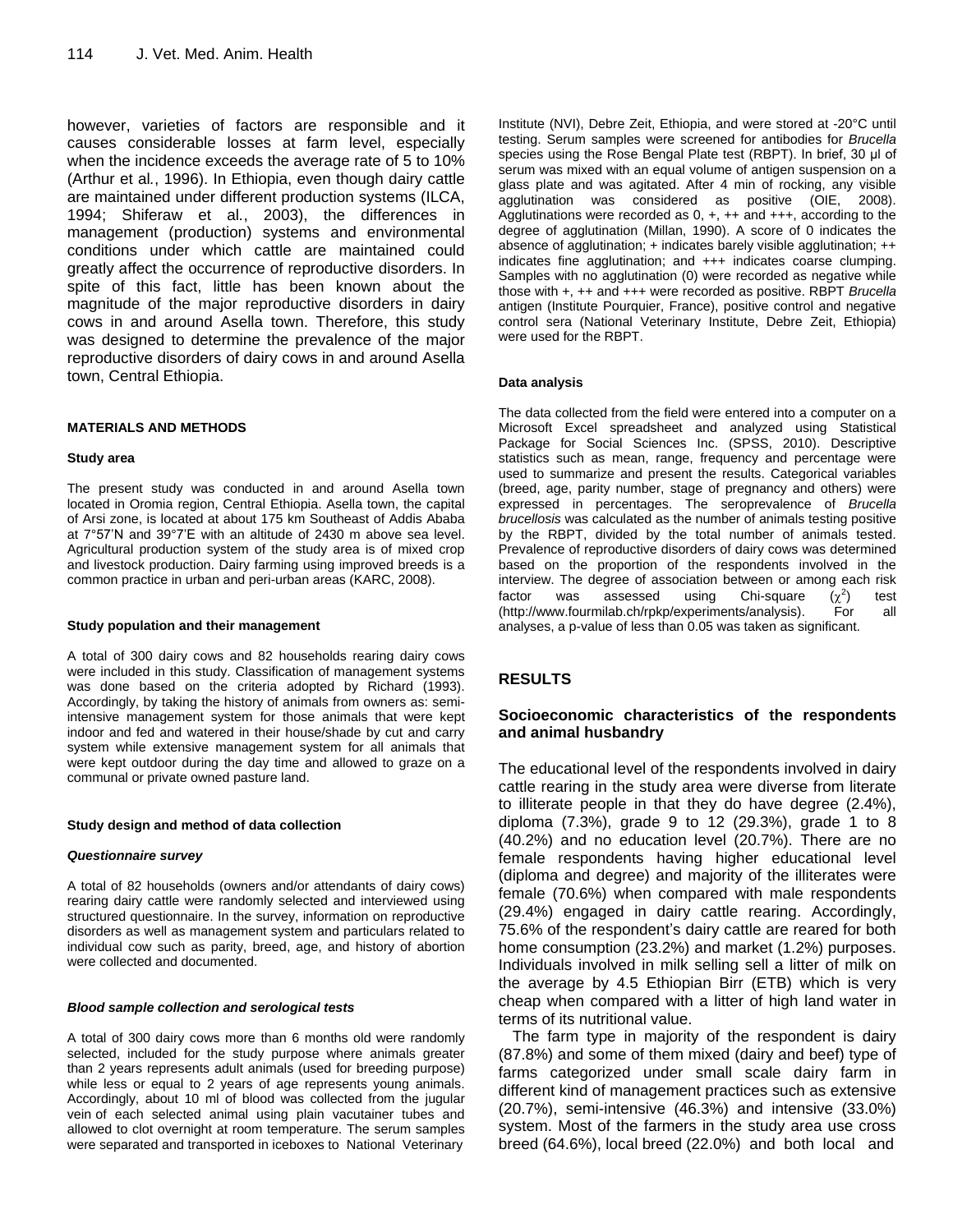cross breed cows (9.8%), where some of them use pure exotic breeds (3.7%) for their dairy purpose. The types of the cross bred dairy cows in the study area were Holstein Friesian with Arsi (75.6%) and Borena (24.4%) breeds. In majority of the cases, women and husbands were the ones involved in dairy cattle husbandry such as feeding, milking, herding and others (Table 1).

This study showed that 4.9% of the respondents do not have house or fenced enclosure (barn) for their animals. The most common housing systems for dairy cattle in the study area were indoor (separate house) and outdoor (tether) system, 69.5 and 25.6%, respectively where their sanitary condition vary from poor, medium to excellent accounting 39.0, 56.1 and 4.9%, respectively. Most (81.7%) of the respondents on the average posses 1 to 5 dairy cattle, whereas 15.9% of them have 6 to 10 cattle.

#### **Reproductive disorders of dairy cows in the study area**

The three top major constraints of dairy cattle in the study area were animal feeds, animal diseases and reproductive disorders figuring 40.2, 30.5 and 18.3%, respectively, where bovine brucellosis (32.9%) and repeated breeding (26.8%) were the major reproductive disorders (Figure 1).

Participants were asked the type of breeding system they were accustomed to breed their dairy cattle. Accordingly, most of the respondents (62.2%) used artificial insemination whereas others were using natural mating (29.3%) and both type (8.5%) of breeding system. From their practice and experience, most of the respondents prefer the utilization of artificial insemination services (65.9%) than natural mating (bull services) (34.1%) to breed their dairy cattle even though it is only 37.8% of the respondents who knows, as there is a risk of disease transmission in using bull or artificial insemination services.

In the study area, it was reported by 14.6% of the respondent's that they encountered abortion in their dairy cattle. It was also revealed that abortion is mostly common in exotic breeds (48.8%) and relatively less in crossbred, local cows and all breed types figuring 28.0, 9.8 and 13.4%, respectively where it also vary among parity and stage of pregnancy (Table 2). According to 53.7% of the respondents, by the time they encounter abortion cases in their herd they do not take any measure, whereas some of them take them to veterinary clinic and traditional healers, 25.6 and 20.7%, respectively.A relatively high proportion (73.2%) of the interviewed household members in the study population reported consumption habit of milk and milk product in their family by boiling, whereas 26.8% of them as raw. About three fourth (75.6%) of the respondents do not have awareness on bovine brucellosis as it can be transmitted to human through raw milk and milk products

consumption from infected cows. Similarly, 79.3% of the respondents do not have awareness on bovine brucellosis as it can also be transmitted to human through handling aborted fetus and other reproductive organ discharges from infected cows.

#### **Blood sample collection and serological test results**

The overall individual animal level sero-prevalence, 5.3% (16/300), of bovine brucellosis was recorded from the study area on the basis of RBPT. The higher prevalence was detected in Pluriparous females than primiparous animals.

#### **DISCUSSION**

This study showed that 18.3% of dairy cattle in the study areas were affected by either one or more reproductive disorders based on questionnaires to the owners. This is in close agreement with the questionnaire survey result report by Gizaw et al. (2007) and Molalegne and Shiv (2011) from Adama and Bedelle accounting for 25.81 and 24.8%, respectively.

Repeated breeding can be caused by a number of factors, including sub-fertile bulls, endocrine imbalance, malnutrition, reproductive tract infections and poor management practices such as wrong time of insemination or faulty heat detection, inappropriate semen handling and insemination techniques (Arthur et al*.*, 1996). The higher proportion of repeated breeding (26.8%) found in the present study is closer to the 21.8% prevalence rate reported by Mekonnen (2000) from Ada'a district of Central Ethiopia, but higher than the 8.9 and 4.6% prevalence rate reported by Gizaw et al*.* (2007) and Tigre (2004) from Adama and Holetta, respectively.

The overall individual animal level seroprevalence, 5.3% (16/300), of bovine brucellosis was recorded from the study area on the basis of RBPT. This is in agreement with previous report, 8.26%, by Bayleyegn (1989) from the same area using RBPT.

In the study area, abortion in dairy cattle was found to be more common in pluriparous cows. Pluriparous, primiparous and at any other parity status accounted for 67.1, 18.3 and 14.6%, respectively. It was also reported by 14.6% of the respondents' as they encountered abortion mostly at third trimester and any stage of pregnancy, 45.1 and 36.6%, respectively, in their dairy cattle. This is inconsistent with the previous findings (Tadesse, 1999; Oumer, 2003; Mamo, 2004) which is possibly due to the repeated exposure of the genital tract of pluriparous cows as their age increases to environmental risk factors that can impart uterine infection. The prevalence, 14.6%, of abortion recorded by questionnaire survey in this study is similar to the 13.0% reported by Molalegne and Shiv (2011) in and around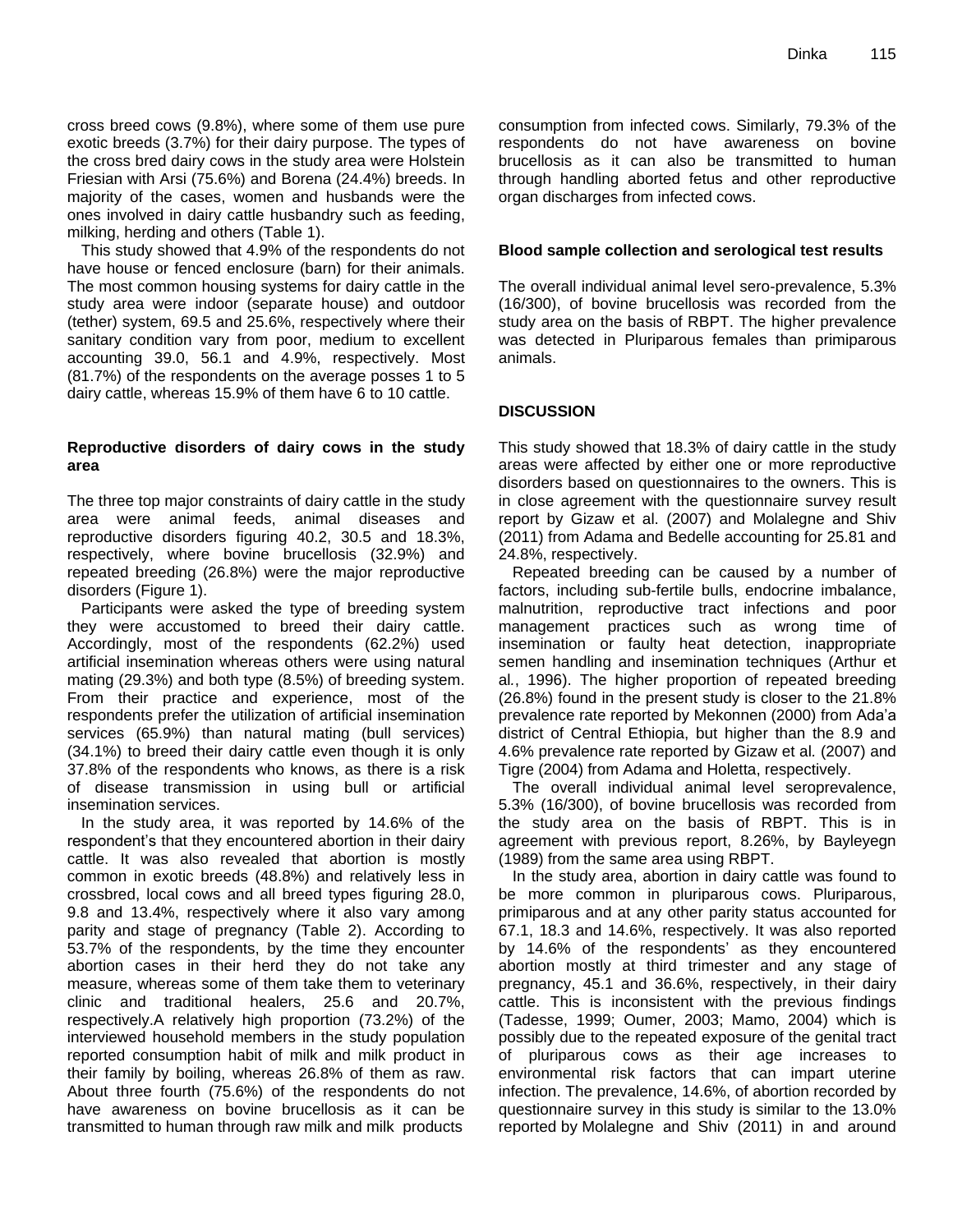| Type of activity | Family member responsible for dairy animal husbandry |            |                          |                          |                          |                          |
|------------------|------------------------------------------------------|------------|--------------------------|--------------------------|--------------------------|--------------------------|
|                  | Husband (%)                                          | Wife $(%)$ | Son (%)                  | Daughter (%)             | Daily laborer (%)        | All family (%)           |
| Feeding          | 9(11)                                                | 33(40.2)   | 9(11)                    | 6(7.3)                   | 7(8.5)                   | 18(22.0)                 |
| Milking          | 8(9.8)                                               | 64 (78.0)  | $\overline{\phantom{a}}$ | 2(2.4)                   | 8(9.8)                   | ٠                        |
| <b>Breeding</b>  | 47 (57.3)                                            | 25(30.5)   | 7(8.5)                   | $\overline{\phantom{0}}$ | 3(3.7)                   | $\overline{\phantom{a}}$ |
| Herding          | 16 (19.5)                                            | 28(34.1)   | 24(29.3)                 | 4(4.9)                   | 10(12.2)                 | $\overline{\phantom{a}}$ |
| Health care      | 49 (59.8)                                            | 27 (32.9)  | 6(7.3)                   | $\overline{\phantom{0}}$ | $\overline{\phantom{0}}$ |                          |
| Housing          | 45 (54.9)                                            | 25(30.5)   | 2(2.4)                   | 6(7.3)                   | 4(4.9)                   | $\overline{\phantom{0}}$ |

**Table 1.** Family members responsible for dairy animal husbandry.

**Table 2.** Abortion at different stage of pregnancy and parity in and around Asella town.

| <b>Risk factor</b> | <b>Group (Categories)</b> | No. of cases of abortion | Prevalence (%) |
|--------------------|---------------------------|--------------------------|----------------|
|                    | First trimester stage     | 8                        | 9.8            |
|                    | Second trimester stage    | 7                        | 8.5            |
| Stage of pregnancy | Third trimester stage     | 37                       | 45.1           |
|                    | At any stage              | 30                       | 36.6           |
|                    | Primiparous               | 15                       | 18.3           |
| Parity status      | Pluriparous               | 55                       | 67.1           |
|                    | At any stage              | 12                       | 14.6           |



**Figure 1.** Major reproductive disorders and animal diseases in the study area.